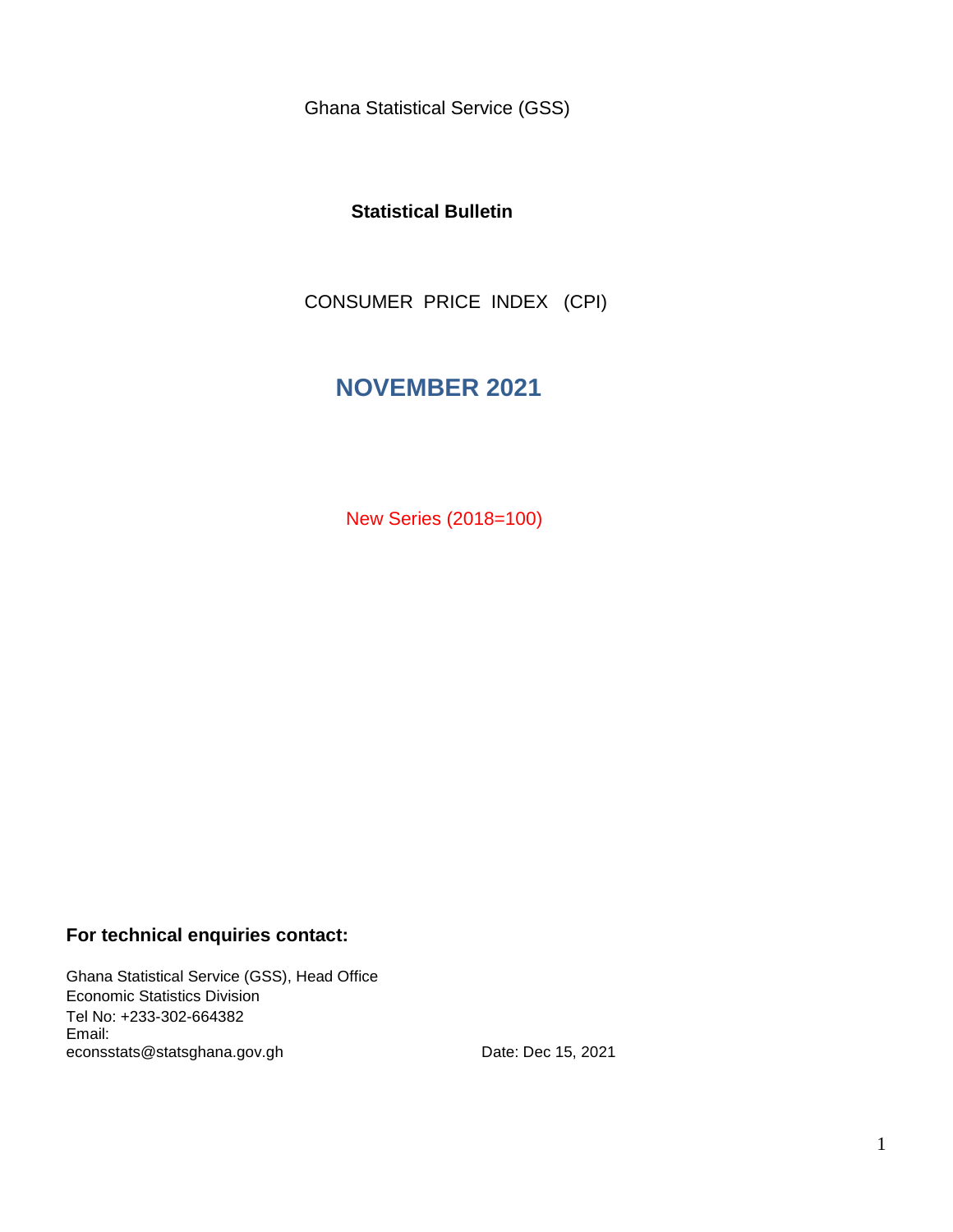Consumer Price Index (CPI) for NOVEMBER 2021

| <b>CONTENTS</b>                                                    | $\mathbf{2}$ |
|--------------------------------------------------------------------|--------------|
|                                                                    |              |
| <b>Highlights for November 2021</b>                                | 3            |
| <b>Tables</b>                                                      | 5            |
| Table 1: Consumer Price Index, August 2019 to November 2021        | 5            |
| Table 2: Food and non-food inflation, August 2019 to November 2021 | 6            |
| Table 3: Non-Food Inflation by COICOP* major groups, September 202 | 7            |
| Table 4: Food* Inflation by subgroups, November 2021               | 8            |
| Table 5: Regional CPI, November 2021                               | 9            |
| Table 6: Regional CPI and change rates, November 2021              | 10           |

Note:

 More detailed time series data are contained in the CPI User's guide on the GSS website (www.statsghana.gov.gh)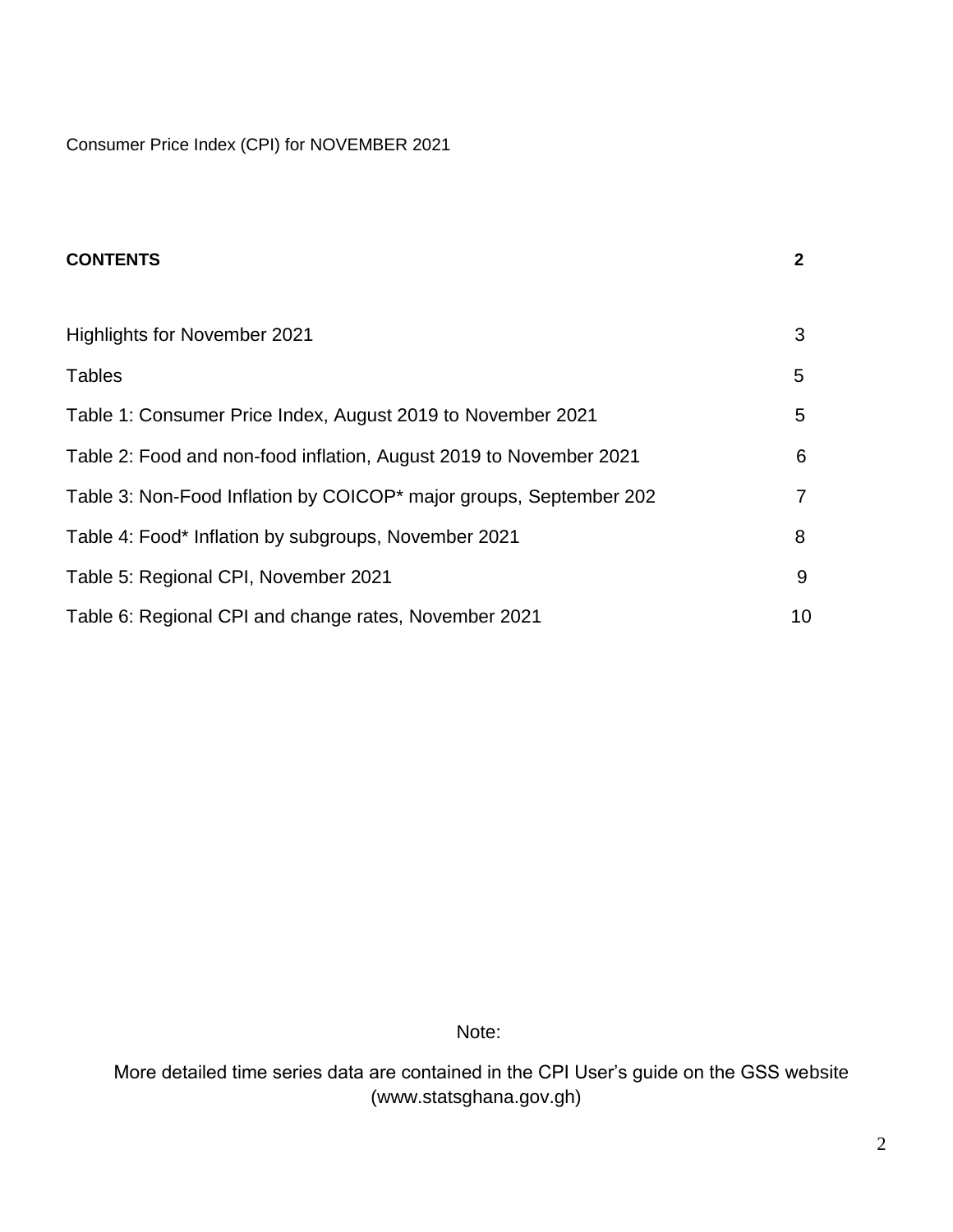# HIGHLIGHTS NOVEMBER 2021- New Series

# Inflation rate for NOVEMBER 2021 is 12.2%

The Combined Consumer Price Index (CPI) measures the change over time in the general price level of goods and services that households acquire for the purpose of consumption, with reference to the price level in 2018, the base year, which has an index of 100.

The year-on-year inflation rate as measured by the CPI was 12.2 percent in November 2021. (Figure 1). This rate of inflation for November 2021 is the percentage change in the Consumer Price Index (CPI) over the twelve-month period, from November 2020 to November 2021. The monthly change rate for November 2021 is 1.4 percent.



## Food and Non-food inflation for November 2021

The Food and Non-alcoholic beverages recorded a year-on-year inflation rate of 13.1 % for November 2021.

The Non-Food group recorded a year-on-year inflation rate of 11.6 % in November 2021.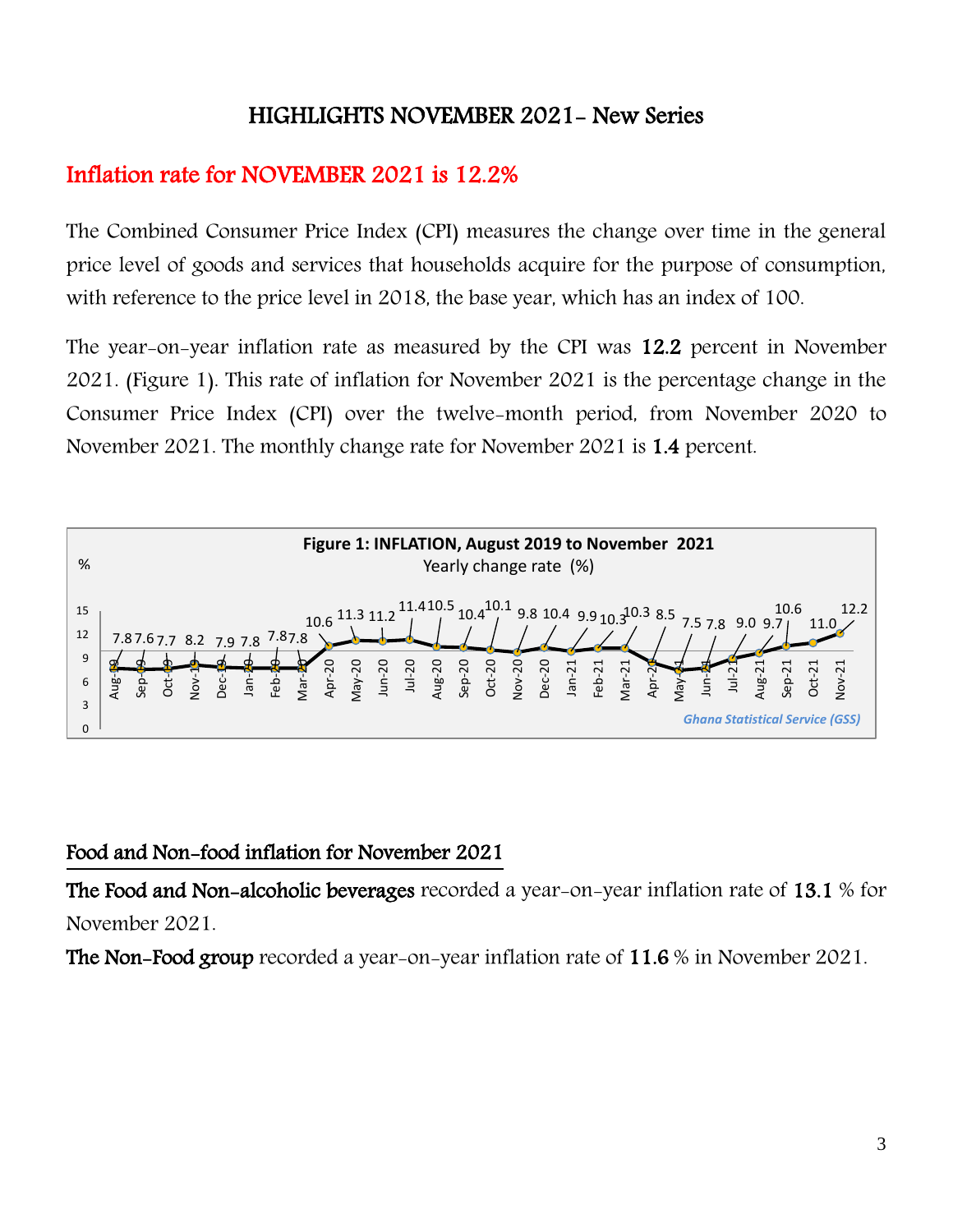## Regional differentials

At the regional level, the year-on-year inflation rate ranged from 2.7 percent in the Eastern Region to 17.2 percent in the Upper West Region. Six regions recorded inflation rates above the national average of 12.2%.

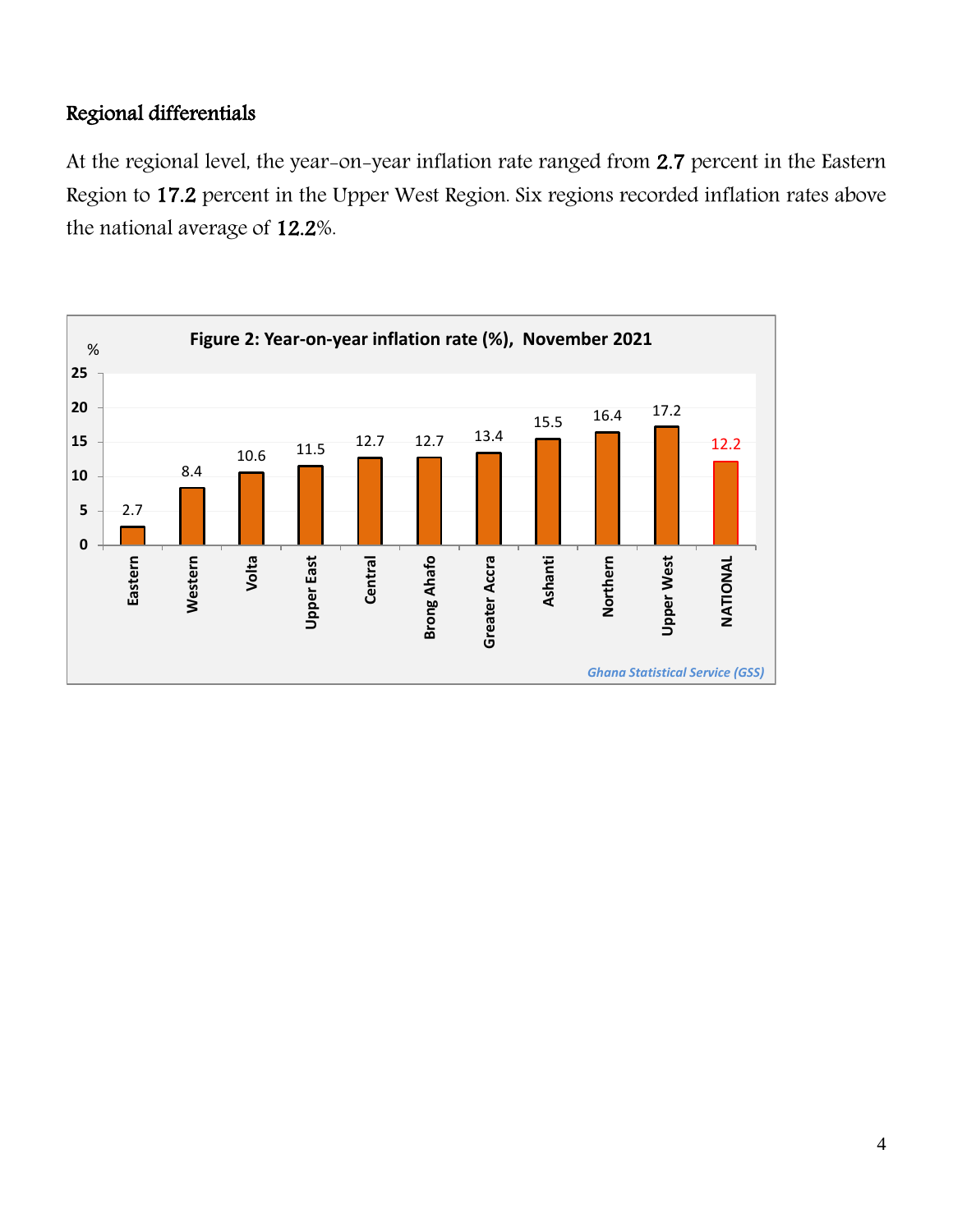|                                    |                                                   | Change rate (%)    |             |
|------------------------------------|---------------------------------------------------|--------------------|-------------|
| Year / Month                       | $Index 2018 = 100$                                | Monthly (m/m)      | Yearly(y/y) |
| Aug-19                             | 108.7                                             | 0.0                | 7.8         |
| Sep-19                             | 108.6                                             | $-0.1$             | 7.6         |
| Oct-19                             | 109.0                                             | 0.4                | 7.7         |
| <b>Nov-19</b>                      | 109.7                                             | 0.7                | 8.2         |
| Dec-19                             | 110.0                                             | 0.3                | 7.9         |
| <b>Jan-20</b>                      | 111.6                                             | 1.4                | 7.8         |
| Feb-20                             | 112.1                                             | 0.4                | 7.8         |
| Mar-20                             | 113.0                                             | 0.8                | 7.8         |
| Apr-20                             | 116.6                                             | 3.2                | 10.6        |
| May-20                             | 118.6                                             | 1.7                | 11.3        |
| <b>Jun-20</b>                      | 119.8                                             | 1.0                | 11.2        |
| <b>Jul-20</b>                      | 120.5                                             | 0.5                | 11.4        |
| Aug-20                             | 120.0                                             | $-0.4$             | 10.5        |
| Sep-20                             | 119.8                                             | $-0.2$             | 10.4        |
| Oct-20                             | 120.1                                             | 0.2                | 10.1        |
| <b>Nov-20</b>                      | 120.4                                             | 0.3                | 9.8         |
| $Dec-20$                           | 121.5                                             | 0.9                | 10.4        |
| $Jan-21$                           | 122.7                                             | 0.9                | 9.9         |
| Feb-21                             | 123.6                                             | 0.8                | 10.3        |
| Mar-21                             | 124.7                                             | 0.9                | 10.3        |
| Apr-21                             | 126.6                                             | 1.5                | 8.5         |
| May-21                             | 127.6                                             | 0.8                | 7.5         |
| $Jun-21$                           | 129.19                                            | 1.30               | 7.8         |
| $Jul-21$                           | 131.30                                            | 1.63               | 9.0         |
| Aug-21                             | 131.65                                            | 0.27               | 9.7         |
| Sep-21                             | 132.50                                            | 0.64               | 10.6        |
| Oct-21                             | 133.30                                            | 0.61               | 11.0        |
| <b>Nov-21</b>                      | 135.20                                            | 1.40               | 12.2        |
|                                    | Figure 3: INFLATION, August 2019 to November 2021 |                    |             |
| %<br>10.6                          | Yearly change rate (%)                            |                    | 10.6 11.0   |
| 10                                 | 10.510.410.19810.49.910.310.3                     |                    | 9.7<br>9.0  |
| 787677 <sup>8.2</sup> 7.97.87.87.8 |                                                   | 8.5<br>$-7.8 \Box$ |             |

**Table 1: Consumer Price Index, August 2019 to November 2021**

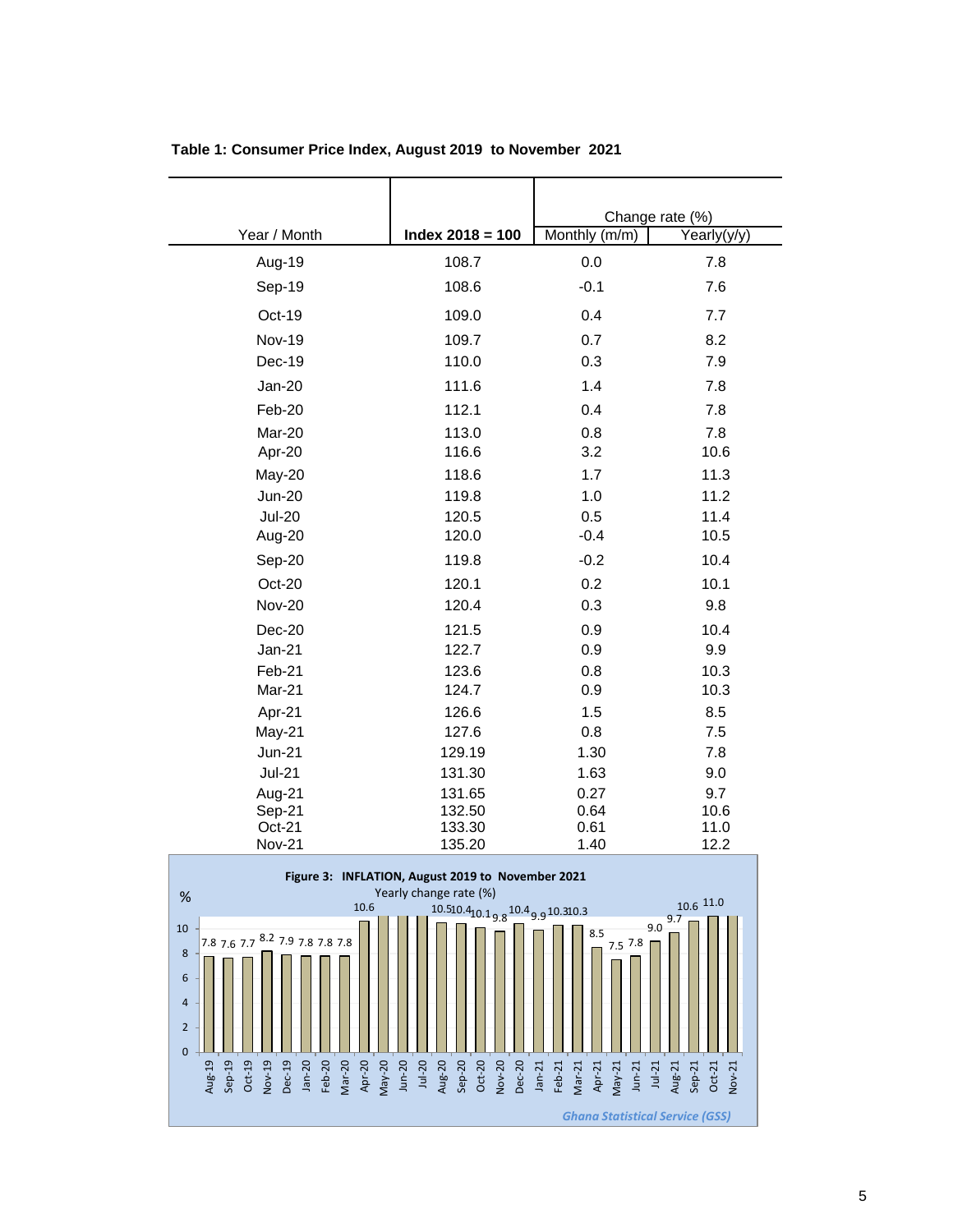|               | Year-on-year inflation (%) |          |                        |  |
|---------------|----------------------------|----------|------------------------|--|
|               | Food and non-              |          | Combined Food and non- |  |
| Year / Month  | alcoholic beverages        | Non-food | food                   |  |
| Aug-19        | 8.2                        | 7.4      | 7.8                    |  |
| Sep-19        | 8.5                        | 7.0      | 7.6                    |  |
| Oct-19        | 7.0                        | 8.2      | 7.7                    |  |
| <b>Nov-19</b> | 8.4                        | 8.0      | 8.2                    |  |
| Dec-19        | 7.2                        | 8.5      | 7.9                    |  |
| $Jan-20$      | 7.8                        | 7.9      | 7.8                    |  |
| Feb-20        | 7.9                        | 7.7      | 7.8                    |  |
| Mar-20        | 8.4                        | 7.4      | 7.8                    |  |
| Apr-20        | 14.4                       | 7.7      | 10.6                   |  |
| May-20        | 15.1                       | 8.4      | 11.3                   |  |
| <b>Jun-20</b> | 13.8                       | 9.2      | 11.2                   |  |
| <b>Jul-20</b> | 13.7                       | 9.7      | 11.4                   |  |
| Aug-20        | 11.4                       | 9.9      | 10.5                   |  |
| Sep-20        | 11.2                       | 9.8      | 10.4                   |  |
| Oct-20        | 12.6                       | 8.3      | 10.1                   |  |
| <b>Nov-20</b> | 11.7                       | 8.3      | 9.8                    |  |
| Dec-20        | 14.1                       | 7.7      | 10.4                   |  |
| <b>Jan-21</b> | 12.8                       | 7.7      | 9.9                    |  |
| Feb-21        | 12.3                       | 8.8      | 10.3                   |  |
| Mar-21        | 10.8                       | 10.0     | 10.3                   |  |
| Apr-21        | 6.5                        | 10.2     | 8.5                    |  |
| May-21        | 5.4                        | 9.2      | 7.5                    |  |
| <b>Jun-21</b> | 7.3                        | 8.2      | 7.8                    |  |
| $Jul-21$      | 9.5                        | 8.6      | 9.0                    |  |
| Aug-21        | 10.9                       | 8.7      | 9.7                    |  |
| Sep-21        | 11.5                       | 9.9      | 10.6                   |  |
| Oct-21        | 11.0                       | 11.0     | 11.0                   |  |
| <b>Nov-21</b> | 13.1                       | 11.6     | 12.2                   |  |

**Table 2: Consumer Price Index, August 2019 to November 2021**

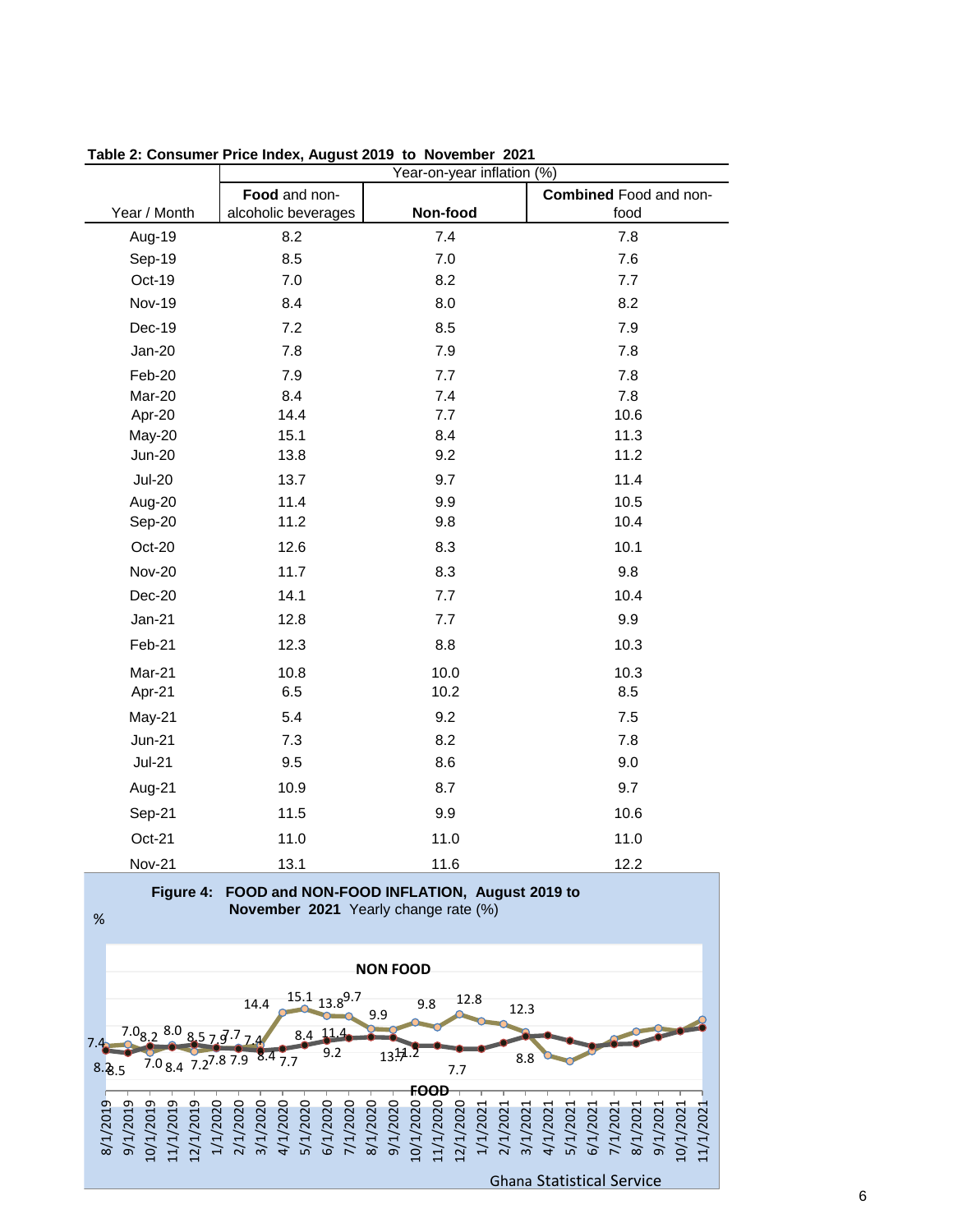|                                                        |        |                | Change rate (%) |        |
|--------------------------------------------------------|--------|----------------|-----------------|--------|
| Item (COICOP classification)                           | Weight | Index 2018=100 | Monthly         | Yearly |
| Non-food Inflation rate                                | 56.9   | 133.48         | 0.85            | 11.6   |
| Alcoholic Beverages, Tobacco & Narcotics               | 3.7    | 135.69         | $-0.38$         | 9.2    |
| Clothing and footwear                                  | 8.1    | 126.61         | 1.07            | 8.4    |
| Housing, water, electricity, gas and other fuels       | 10.2   | 164.18         | 0.76            | 20.5   |
| Furnishings, household equipment and routine househ    | 3.2    | 121.34         | 1.18            | 8.4    |
| Health                                                 | 0.7    | 122.37         | 0.56            | 7.5    |
| Transport                                              | 10.1   | 142.86         | 1.13            | 16.0   |
| Information and communication                          | 3.6    | 118.67         | 0.17            | 8.0    |
| Recreation, sport and culture                          | 3.5    | 123.15         | 3.41            | 10.6   |
| <b>Education services</b>                              | 6.5    | 108.77         | 0.07            | 1.0    |
| Restaurants and accommodation services                 | 4.6    | 117.95         | 0.44            | 4.4    |
| Insurance and financial services                       | 0.2    | 110.64         | 0.00            | 7.1    |
| Personal care, social protection and miscellaneous god | 2.4    | 123.93         | 0.88            | 9.1    |
| * Classification of Individual Consumption by Purpose  |        |                |                 |        |

### **Table 3 : Consumer Price Index, August 2019 to November 2021**

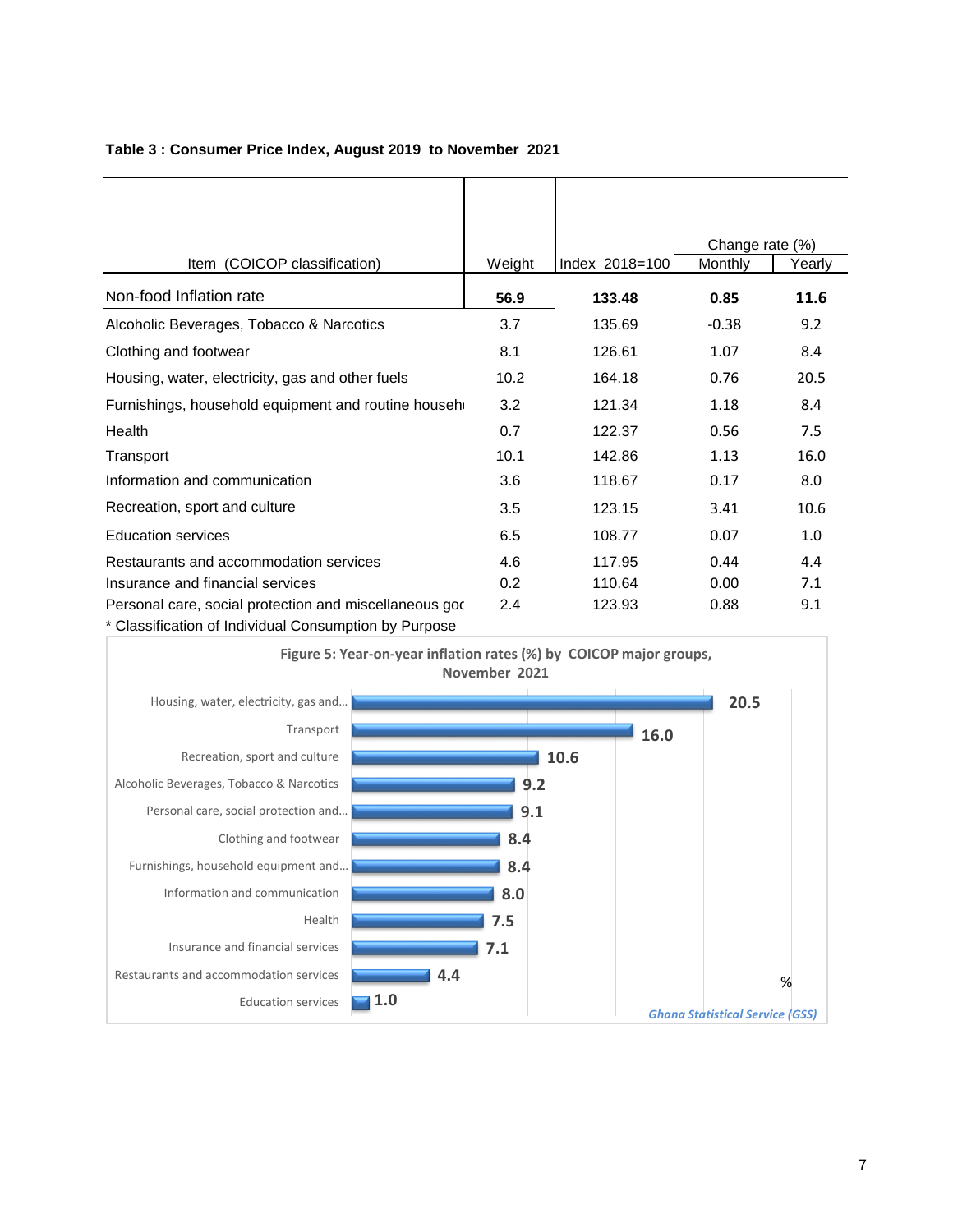|                                                        |        | Index    | Change rate (%) |        |
|--------------------------------------------------------|--------|----------|-----------------|--------|
|                                                        | Weight | 2018=100 | Monthly         | Yearly |
| Food and non-alcoholic beverages                       | 43.12  | 137.41   | 2.14            | 13.1   |
| Cereals and cereal products                            | 8.31   | 137.73   | 1.49            | 17.5   |
| Live animals, meat and other parts of slaughtered land | 3.53   | 130.17   | 0.92            | 12.3   |
| Fish and other seafood                                 | 6.71   | 136.10   | 3.34            | 7.6    |
| Milk, other dairy products and eggs                    | 1.28   | 132.03   | 0.63            | 14.8   |
| Oils and fats                                          | 1.36   | 141.93   | 3.38            | 18.1   |
| Fruits and nuts                                        | 0.90   | 139.90   | 3.12            | $-1.4$ |
| Vegetables, tubers, plantains, cooking bananas and p   | 9.91   | 142.22   | 3.82            | 11.8   |
| Sugar, confectionery and desserts                      | 0.87   | 122.66   | 0.27            | 5.3    |
| Ready-made food and other food products n.e.c.         | 8.42   | 141.23   | 0.69            | 18.0   |
| Fruit and vegetable juices                             | 0.26   | 120.80   | 0.90            | 5.1    |
| Coffee and coffee substitutes                          | 0.10   | 129.00   | 2.99            | 7.0    |
| Tea, maté and other plant products for infusion        | 0.10   | 123.84   | 0.37            | 11.5   |
| Cocoa drinks                                           | 0.00   | 138.05   | 0.22            | 16.8   |
| Water                                                  | 0.74   | 103.90   | 0.62            | 2.0    |
| Soft drinks                                            | 0.62   | 129.67   | 0.59            | 13.0   |

### **Table 4: Consumer Price Index, August 2019 to November 2021**



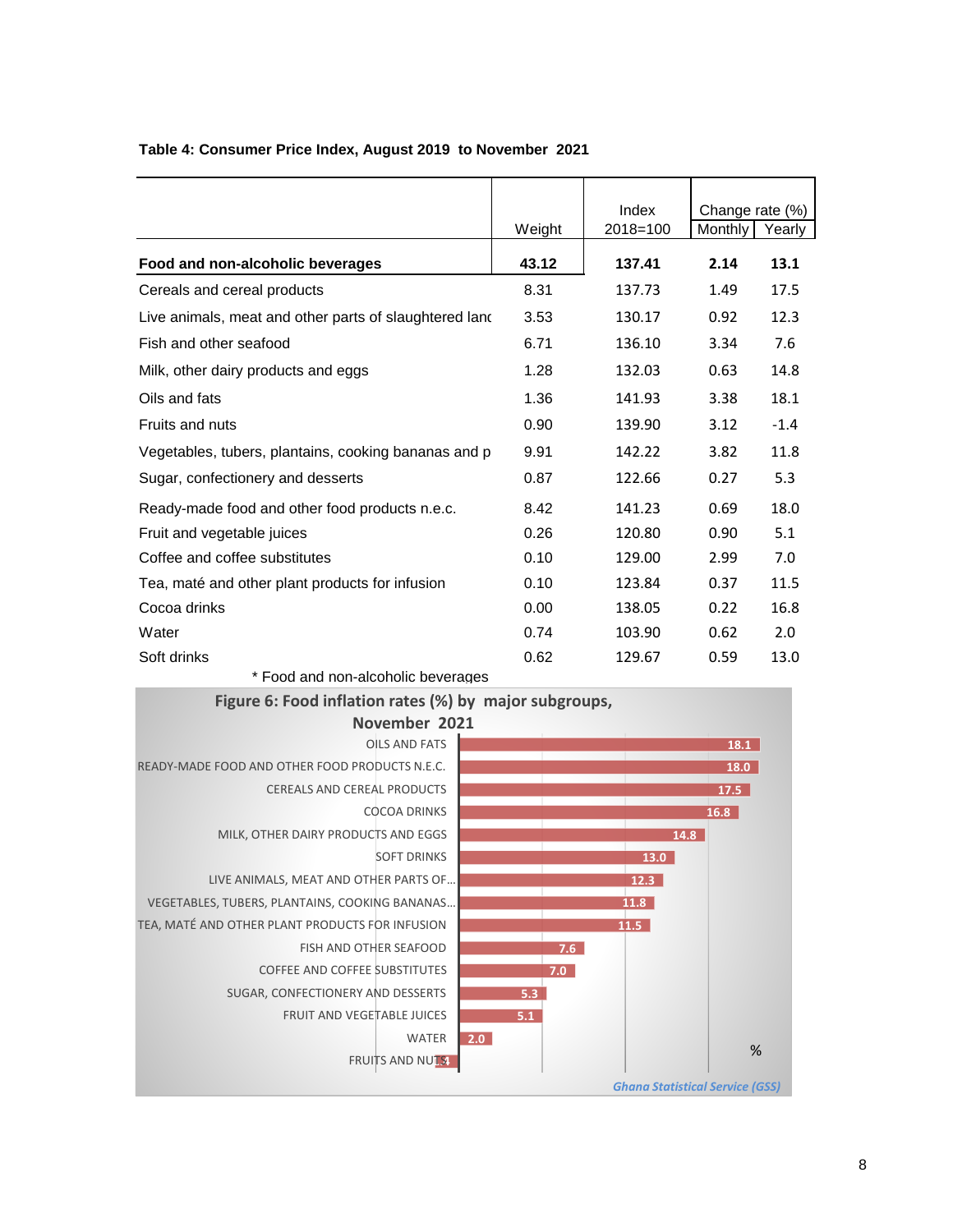| Region            | Index<br>$(2018=100)$ | Month-on-month<br>inflation rate (%) | Year-on-year<br>inflation rate (%) |
|-------------------|-----------------------|--------------------------------------|------------------------------------|
| Western           | 127.59                | 0.97                                 | 8.4                                |
| Central           | 131.01                | 0.93                                 | 12.7                               |
| Greater Accra     | 148.55                | 1.98                                 | 13.4                               |
| Volta             | 126.60                | 1.45                                 | 10.6                               |
| Eastern           | 119.64                | 0.50                                 | 2.7                                |
| Ashanti           | 135.77                | 1.60                                 | 15.5                               |
| Brong Ahafo       | 129.20                | 1.06                                 | 12.7                               |
| Northern          | 132.79                | 1.49                                 | 16.4                               |
| <b>Upper East</b> | 126.79                | 0.28                                 | 11.5                               |
| <b>Upper West</b> | 130.95                | 0.56                                 | 17.2                               |
| <b>NATIONAL</b>   | 135.20                | 1.40                                 | 12.2                               |

#### **Table 5 : Consumer Price Index, August 2019 to November 2021**

 **Figure 7: Regional inflation rates (Year-on-year) - November 2021**